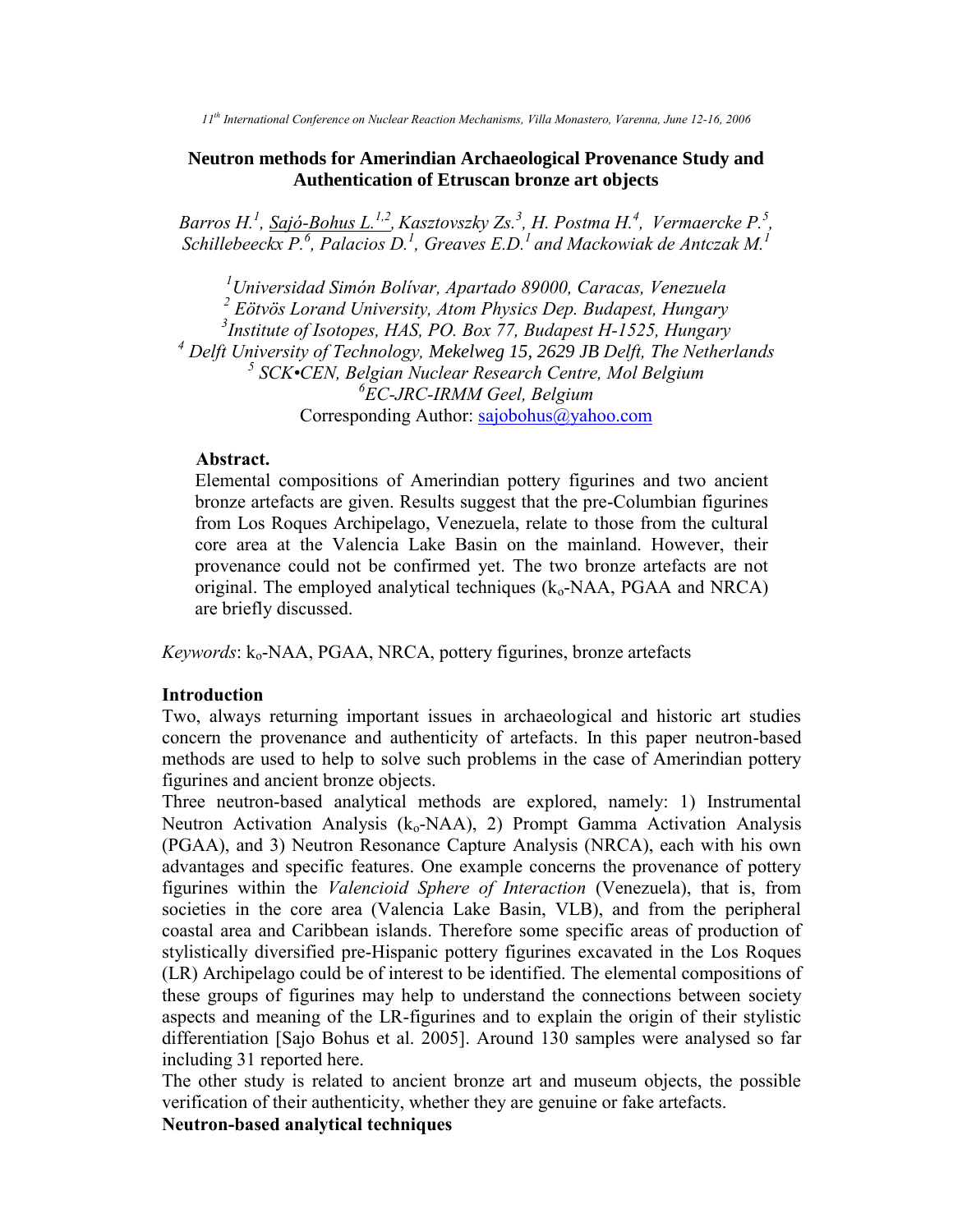For  $k_0$ -Neutron Activation Analysis ( $k_0$ -NAA) normally small samples are taken from materials or objects for irradiation in a high neutron flux inside a reactor. After a suitable waiting time the gamma radiation of the remaining activity allows to determine the elemental amounts using the  $k_0$ -NAA analytical method [De Corte et al. 1994]. The strength of  $k_0$ -NAA is that nearly all elements can be determined in a non-destructive way without any sample preparation, very often in trace amounts (ppm to ppb level for samples of about 10 mg). We have been using the  $k_0$ -NAA system at the BR1 reactor of SCK-CEN in Mol (Belgium) to analyse ten samples from *Valencioid* pottery figurines. Two channels, S84 and Y4 of this reactor are available for short and long irradiations at neutron fluxes of about 1.0 x  $10^{11}$  cm<sup>-2</sup>s<sup>-1</sup>. Gamma-ray spectra are acquired with two high purity Ge-detectors (40% detection efficiency relative to the <sup>60</sup>Co lines with a 3x3<sup>"</sup> NaI(TI) detector). These spectra were analysed with Hyperlab software. Final elemental concentrations of the samples are calculated with the Solcoi/Kazerro program from DSM in Geleen (NL). For the samples synthetic multi-element standards (SMELS) were used as QA/QC samples [Vermaercke P. et al., 2005].

Prompt Gamma Activation Analysis is based on the detection of gamma radiation promptly emitted after the capture of thermal or sub-thermal neutrons by nuclei. Elements are recognized on the basis of energies of the prompt gamma rays. In principle PGAA is capable of identifying all chemical elements simultaneously, although with very different sensitivities [Perry et al., 2002]. The most advantageous feature of PGAA is that it is absolutely non-destructive. One can simply place an object into the neutron beam and after a short period following the irradiation the induced radioactivity is sufficiently decayed. Since materials are fairly transparent to neutrons, an average bulk composition is obtained.

The Budapest PGAA station is installed on a horizontally guided neutron beam from the Budapest Research Reactor (BRR). Since 2000 a beam from a cold neutron source (a liquid hydrogen cell at 16 K) guided over a distance of 36 m to the PGAA measuring station is in use. At this location the thermal equivalent flux of neutrons is  $5.10^7$  cm<sup>-2</sup> s<sup>-1</sup>. The samples are placed inside a sample holder at a fixed position where the beam size is normally  $2x^2$  cm<sup>2</sup>. Gamma radiation is detected with a high purity germanium detector surrounded by scintillation detectors in a Comptonsuppression set-up. A detailed description has been given before [Révay Zs. et al., 2004]. When investigating silica-based geological rocks or ceramics, we are able to determine quantitatively all major and some trace elements too. The detectable minor and trace components are those with high neutron absorption cross sections, B, Cl, Sc, V, Cr, Ba, Nd, Sm, Eu, Gd and Dy. The obtained spectra for more than 80 Amerindian samples are evaluated with the HYPERMET-PC gamma-spectrum analysis software. The calculation of concentrations is based on the prompt  $k_0$ method [Révay Zs. and Molnár G.L., 2003].

The latest development in neutron-based analytical methods is Neutron Resonance Capture Analysis (NRCA). It is based on the peaks, resonances, which occur in neutron-capture cross-sections as a function of neutron energy. These resonances are isotope specific and can therefore be used to distinguish elements in objects in a fully non-destructive manner. Energies of captured neutrons can be determined by the time-of-flight (TOF) technique. With a flight path of length L (m) and time-of-flight t (µsec) the neutron energy E (eV) is given by  $E = (72.299 \text{xL/t})^2$ . A capture event can be observed by detecting the prompt capture gamma radiation. The TOF method requires a pulsed neutron source produced by a pulsed accelerator. The TOF of a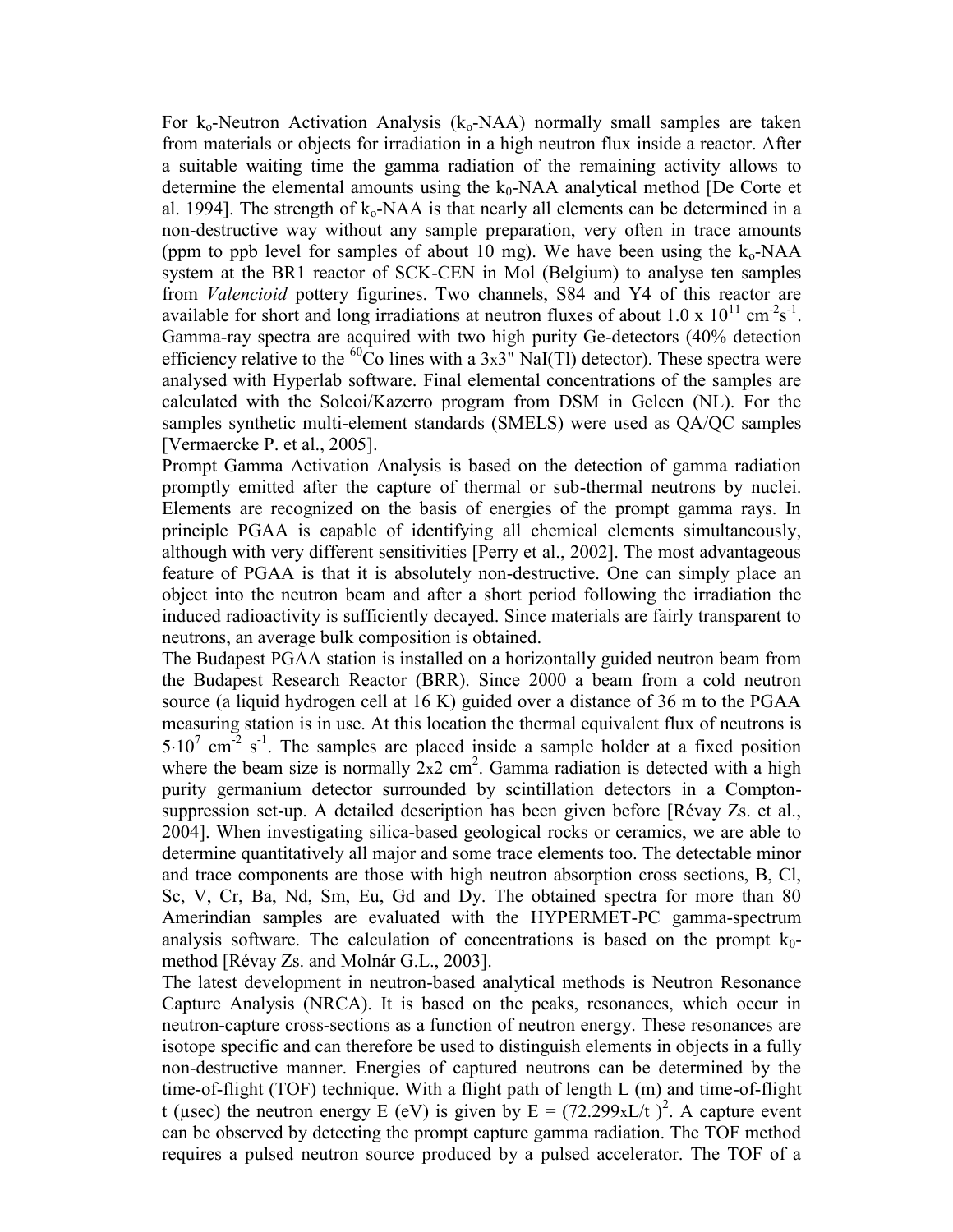capture event is determined with the aid of a start pulse from the pulsed neutron source and a stop pulse derived from the gamma-ray detector. Since it is not necessary to know the gamma-ray energies to generate the stop pulse, a set of large scintillation and low energy resolution detectors can be used for this purpose, and thus large detection efficiency for capture events can be obtained. This efficiency is considerably enlarged by the fact that a cascade of (in the order of 3 to 5) gamma transitions follows each capture event. Many elements have resonances of various strengths. This makes it possible to probe different depths of an object. Since elements use different parts of the neutron spectrum, there is very little mutual influence. The GELINA facility of the EC-JRC-IRMM institute in Geel (Be) has been used in a joint project together with the Delft University of Technology (NL) to develop the NRCA method.

# **Figurines, samples for analysis and irradiations**

Figure 1 gives an impression of the pottery figurines from LR and VLB site. For  $k_0$ -NAA a set of ten crushed samples were prepared from complete or fragmented figurines taken from three different regions: 1) the Los Roques Archipelago located off the central coast of Venezuela, 2) the central coast and 3) the Valencia Lake Basin. Also soil samples were included. From each of the ten samples two subsamples varying between 6 and 100 mg were taken for short irradiations (15 minutes) in channel S84 and for long irradiations (7 hours) in Channel Y4. About 30 elements could clearly be identified in each sample. Bulk powdered crushed samples were also measured in the PGAA system in Budapest Neutron Centre (BNC Hungary).

For the study of complete figurines it is necessary to use one or both of the other neutron-based methods with external beams. Since the PGAA is the best methods for detecting light elements, the pottery figurines were examined with the PGAA-system at the BNC in Hungary.

The other study concerns the evaluation of ancient bronze artefacts. It is known that such artefacts have been copied in later periods, notably during the Renaissance period. It is known that several museum collections (for instance of Etruscan objects) have been infiltrated with fake objects. Recently we have tested two bronze figurines offered by private owners and said to be of Etruscan origin. One of them, the deity *Pan* with flute is shown in figure 10. The other figurine concerns a warrior. Since bronze artefacts are made up mainly from medium and heavy elements the elemental compositions of these objects have been studied with NRCA at the GELINA facility in Geel and compared with an earlier study of Etruscan figurines [Postma et al. 2004].

# **Results**

The results of the  $k_0$ -NAA and PGAA measurements are compiled in tables 1 to 4. The major components determined with PGAA are expressed in oxide form calculated according to oxidation states of these elements  $(H_2O, Na_2O, MgO, Al_2O)$ ,  $SiO<sub>2</sub>$ , K<sub>2</sub>O, CaO, TiO<sub>2</sub>, MnO and Fe<sub>2</sub>O<sub>3</sub>). In table 1 typical results of Los Roques figurines and fragment samples obtained with PGAA are quoted. A comparison between compositions of *Valencioid* pottery material measured with k<sub>o</sub>-NAA and PGAA, and data from an earlier NAA study [Bird et al., 1983] is made (table 2). In table 3 the average values for major and trace elements for the VLB, LR and soil samples as obtained by PGAA are given. Finally elemental ratios derived from the  $k_0$ -NAA measurements, are compared for the two pottery groups (table 4). In figures 2, 3, and 4 the concentrations in crushed samples of the two groups of figurines (LR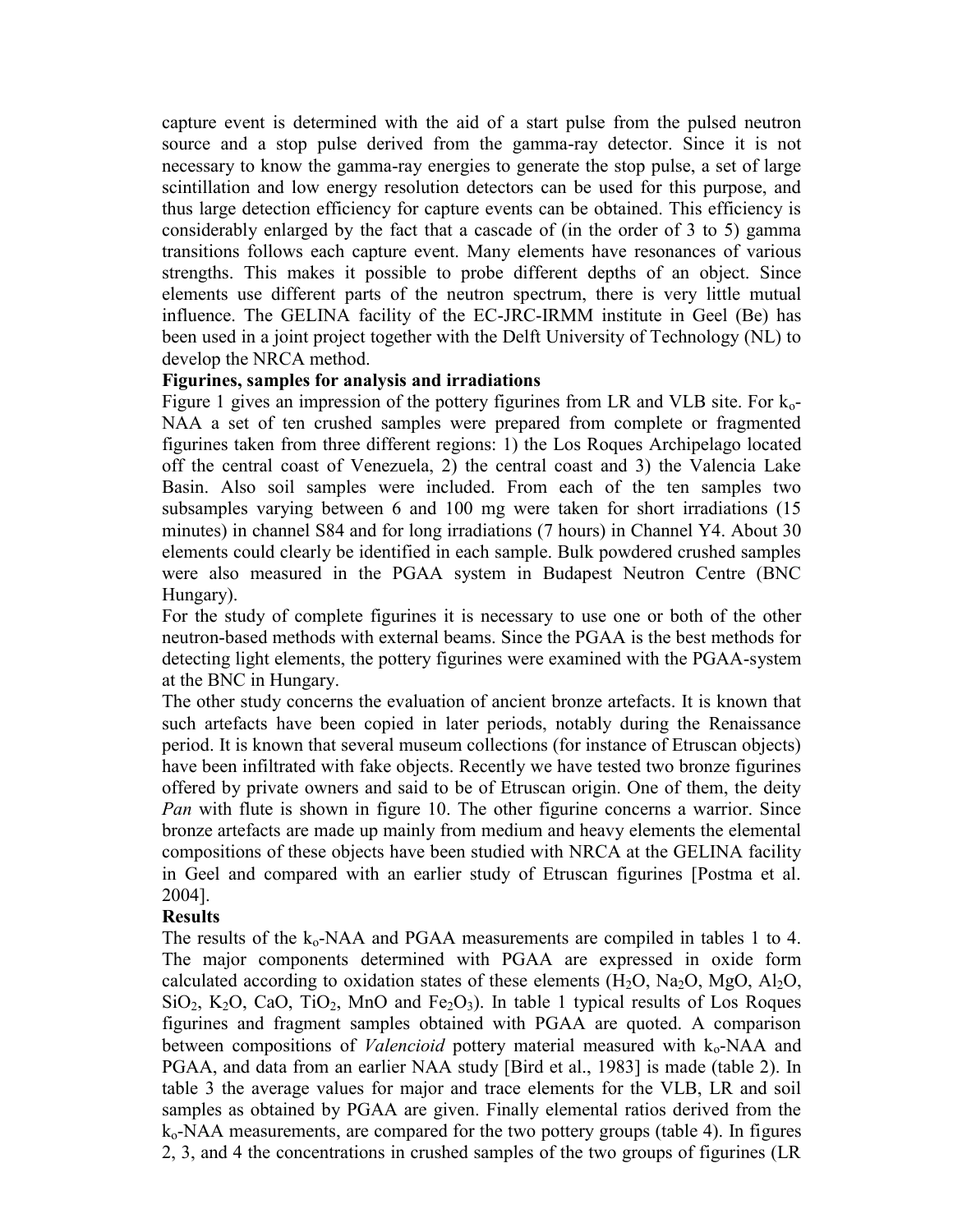and VLB) are plotted for different groups of elements. In the case that the LR and VLB pottery are identical, the data plotted in figures 2, 3 and 4 should lie within errors on the lines bisecting these figures. The same comparison is done in figure 5 for PGAA data of complete pottery figurines. The ratios of element pairs as derived from  $k_0$ -NAA for the two pottery groups are plotted in figure 6. Figures 7 and 8 conclude with the scattering of major elements and concentration differences for two elements (Ba and V) in the LR and VLB pottery with expected averages indicated by dashed lines. In figures and tables where PGNAA and  $k_0$ -NAA data are shown, we assumed that elemental concentrations are determined within comparable accuracy and precision.

The compositions of two bronze objects have been determined with the NRCA setup at the GELINA facility, they are quoted in table 5. One of them, *Pan* with a flute, is shown as an insert in figure 10. A resonance TOF spectrum of this statuette, plotted as a function of neutron energy in figure 9, shows a large number of resonances, which can be attributed to the series of elements given in table 5. The insert of figure 9 shows the separation of the Cu-resonance at 230 eV and the Znresonance at 223 eV. Elemental composition of Etruscan bronze artefacts obtained by NRCA is given in figure 10.

# **Discussion**

The average composition of Venezuelan pottery as determined by us is similar to that reported by Bird et al. (1983). However, the provenance of pottery *Valencioid* figurines divided in three groups, *Standardized, Imitative* and *Heterogeneous*, on the basis of ceramic elemental composition could not be confirmed. The island figurines have similar compositions as those from the continental samples. This suggests that the majority of island figurines is connected to the culture of the Valencia Lake Basin and likely originated from that area. We expect that most of the trace elements concentrations should have values comparable for the two groups of samples (VLB and LR). However, this is not the case for several elements; they deviate from the symmetry lines in figures 2, 3, 4 and 7. On the other hand there is good correspondence in the log-log representation in figure 5, hiding to some extent dispersion of data. Caesium has a larger concentration for the VLB figurines probably related to sedimentation process taking place near the excavated zone. [Jaffe et al. 1993].

During the smelting of copper in prehistoric and early ancient times several minor elements like As, Sb an Ag can dissolve in copper, sometimes in the amount of several per cent. However, due to its high vapour pressure at the smelting temperature for copper, zinc can only dissolve in copper in very small amounts. Indeed bronze artefacts produced in Europe long before the Christian era, contain fractions of zinc well below one per cent of zinc, which is considered as the upper limit for zinc in genuine prehistoric and early ancient objects [Riederer, 1977]. In the first century BC the Romans invented the so-called cementation process, which made it possible to produce copper-alloys (brass) with several per cent of zinc, finally even up to about 24 %. In figure 10 the zinc and tin concentrations of two groups of bronze objects are plotted: i) Etruscan objects from the  $7<sup>th</sup>$  to the  $2<sup>nd</sup>$  c BC from the British Museum in London, all but one has zinc below the 1% limit. ii) A group of Etruscan artefacts taken from a collection bought in 1826 by the Dutch government from Count Corazzi in Italy. Clearly several of them have unexpected per cent zinc and can therefore not be genuine Etruscan objects [Postma et al., 2004]. In addition Zn *vs.* Sn values of the two recently studied objects from this study are plotted in this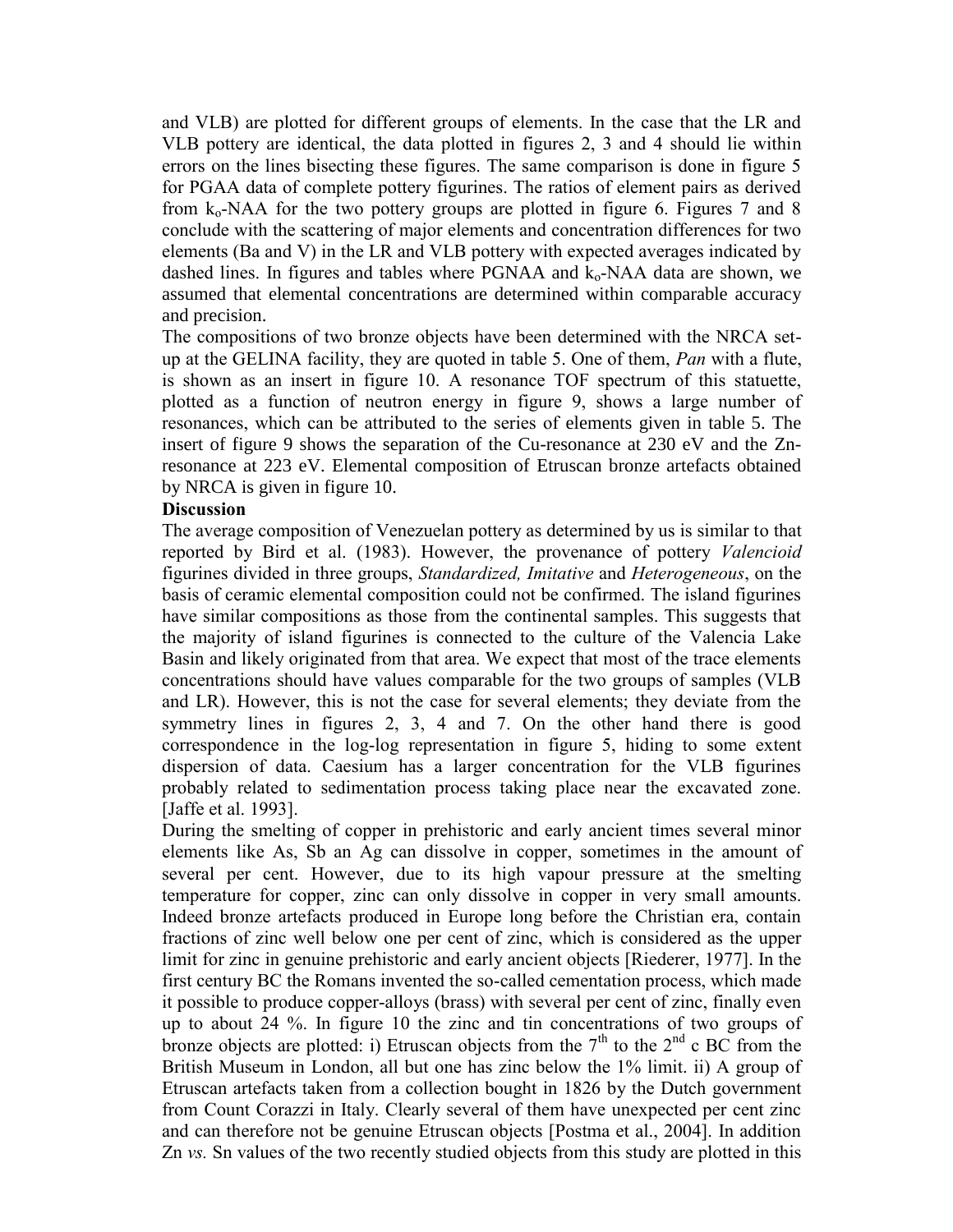figure. Their Zn-contents are so large that they cannot even be made from Roman material. Likely they are imitations from the Renaissance period.

# **Conclusion**

Pottery figurines excavated on the Los Roques Archipelago have compositions similar to the figurines from the Valencia Lake Basin, and thus the data shown here suggest a close relationship to the core area on the mainland, i.e. they belong to the *Valencioid Sphere of Interaction*, without having a clear data set supporting its provenance. More than those analysed samples reported here would be necessary to trace the provenance of Los Roques figurines.

On the basis of their zinc contents the two bronzes cannot be Roman and are likely late imitations. We suggest that they might have been produced in the Renaissance period.

# **Acknowledgements**

The IAEA financial support is acknowledged under the RC-1228 as well as the USB-DID and FONACIT-Venezuela, participation. The authors want to acknowledge the staffs that operate the GELINA facilities, the reactors in Mol (Be) and Budapest (Hu).

# **References**

- Bird J.R., Duerden P. and D.J. Wilson, (1983). Ion beam techniques in archaeology and the arts Nuclear Science Application B, 1, 1-357

- De Corte F. and Simonits A., (1994). Vademecum for k0-users, DSM Research - Jaffe R., Benitez F., Sajo Bohus L., (1993). Assessment of eutrophication chronology via sediment core analysis, case of Lake Valencia, Venezuela. Fresenius Envir. Bull. 2, 602-607

- Perry D.L., Firestone R.B., Molnár G.L. et al*.* (2002) Neutron-induced prompt gamma activation analysis (PGAA) of metals and non-metals in ocean floor ventgenerated samples. J. Anal. Atom Spectrom 17: 32-37.

- Postma H., Schillebeeckx P., Halbertsma R.B., (2004). Neutron resonance capture analysis of some genuine and fake Etruscan copper alloy statuettes, Archaeometry 46 635-646.

- Révay Zs., Belgya T., Kasztovszky Zs., Weil J.L., Molnár G.L. (2004). Cold neutron PGAA facility at Budapest. Nucl Instrum Meth B 213: 385-388.

- Révay Zs., Molnár G.L. (2003) Standardisation of the prompt gamma activation analysis method. Radiochim Acta 91: 361-369.

- Riederer J. (1977). Die Erkennung von Falschungen mit naturwissenschaftlichen Methoden, in Falschung und Forschung. 187. Museum Folkwang, Essen, Germany. - Sajo Bohus L. Mackowiak de Antczak M., Greaves E.D., Antczak A., Bermudez J., Kasztovszky Zs., Poirier T. and Simonts A. (2005). Incipient archaeometry in Venezuela: Provenance study of pre-Hispanic pottery figurines J. Radioanal. Nuc. Chem. 265 (2005) 247-256.

- Vermaercke P., Robouch P., Eguskiza M., De Corte F., Kennedy G., Smodis B., Yonezawa C., Matsue H., Lin X., Blaauw M., Kuĉera J. (2005), Nuclear Instruments and Methods in Physics Research Section A, to be published as Proceedings of the 4 th International k0-users Workshop, Madeira, Portugal.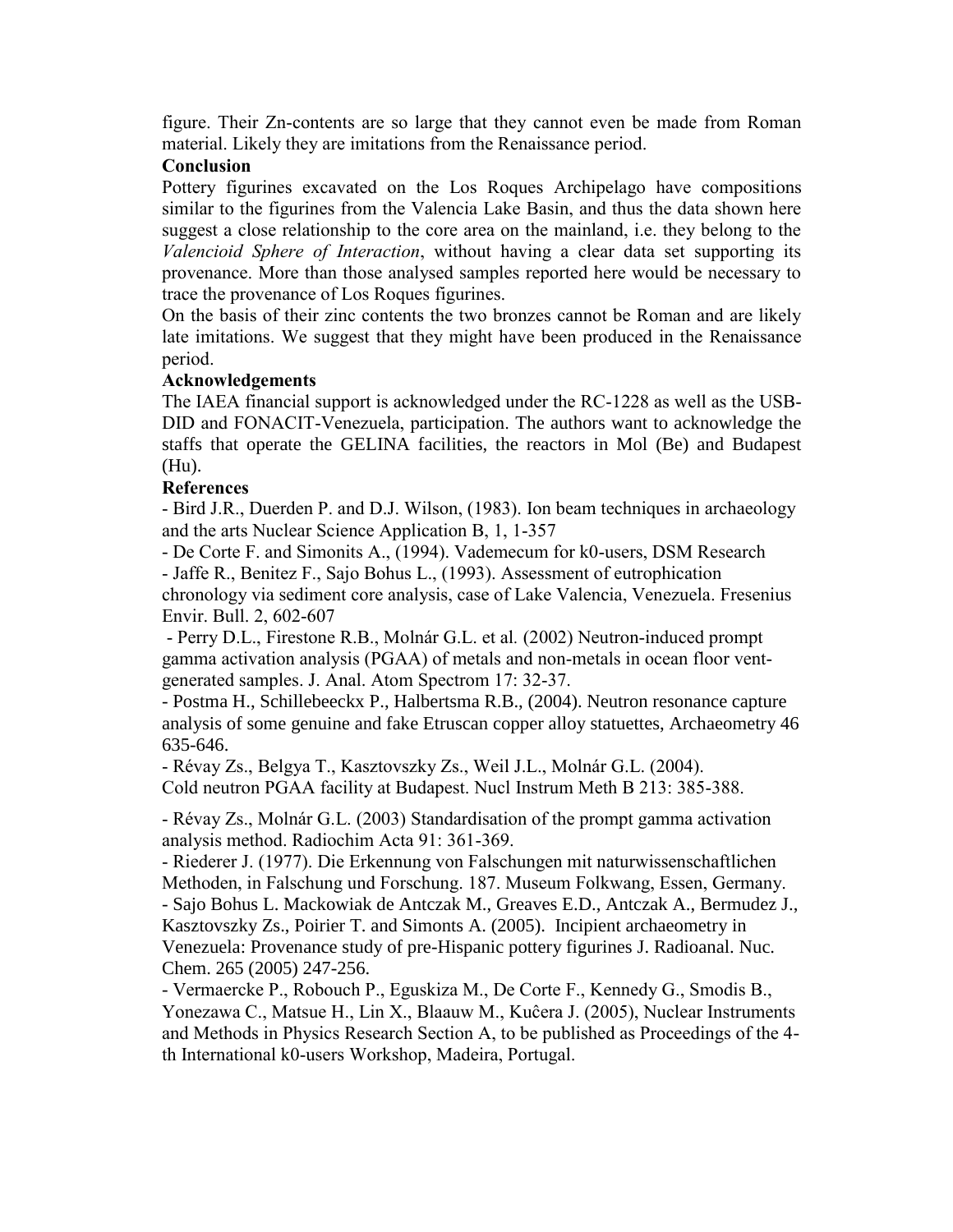### Figures caption

Figure 1 a, b, c *Valencioid Standardised* Seated figurines with Canoe-shaped Crest (a) La Mata, Rodríguez collection, (b) La Mata, Martínez collection, (c) Dos Mosquises Island, Los Roques Archipelago, Antczak collection, Universidad Simón Bolívar, Caracas, Inv. Nr. 372, height 17.5 cm.

Figure 2. Comparison of elemental concentrations for the two groups VLB and LR figurines  $k_0$ -NAA data. Average error is 8 %.

Figure 3. Comparison of average elemental compositions of Valencioid samples.  $k_0$ -NAA data.

Figure 4 Comparison of major elements for figurines given in log-log graphic.  $k_0$ -NAA data.

Figure 5. Trace elements concentration comparison for *Valencioid* pottery.  $k_0$ -NAA data.

Figure 6. Elemental ratios of samples from Los Roques and Valencia Lake Basin. ko-NAA data.

Figure 7. Major element scattering for VLB and LR pottery. Expected distribution is given by the dotted line. Data from  $k_0$ -NAA and PGAA

Figure 8. Concentration differences for two elements are further evidenced by the departures from the expected average.  $k_0$ -NAA data.

Figure 9. The resonance spectrum plotted versus neutron energy. The insert shows the two closely lying resonances of copper at 230 eV and zinc at 223 eV.

Figure 10. Elemental compositions of bronze artefacts obtained by NRCA. Dots:

Etruscan objects 7th - 2nd c. BC from the British Museum. Squares: Etruscan statuettes from the Corazzi collection of the National Museum of Antiquities in Leiden (NL). Triangles: two artefacts, Pan in the insert and warrior from private owners.

#### Tables caption

Table 1. A typical data set for Los Roques samples analysed with PGAA

Table 2. Comparison of Composition of the Venezuelan pottery measured by  $k_0$ -NAA and PGNAA and data from the literature.

Table 3. Major and trace elements average values in archaeological and soil samples with PGAA

Table 4. Comparison of elemental ratios for two pottery groups by  $k_0$ -NAA Table 5. NRCA bulk metal compositions of *Pan* with flute and a warrior.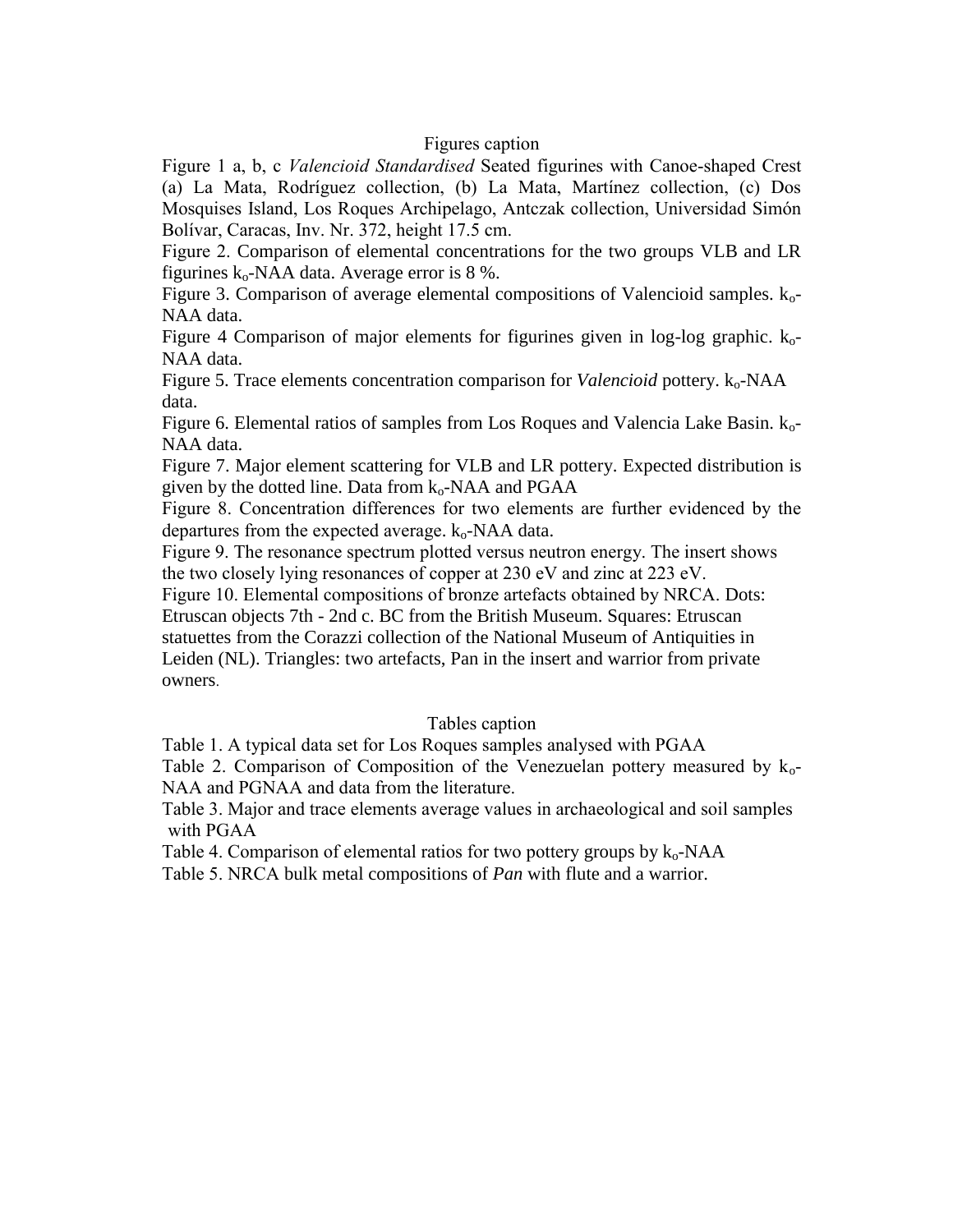#### **Tables and Figures**



a b c Figure1. *Valencioid Standardised* Seated figurines with Canoe-shaped Crest (a) La Mata, Rodríguez collection, (b) La Mata, Martínez collection, (c) Dos Mosquises Island, Los Roques Archipelago, Antczak collection, Universidad Simón Bolívar, Caracas, Inv. Nr. 372, height 17.5 cm.







Figure 3. Comparison of average elemental composition for *Valencioid* samples. k<sub>o</sub>-NAA data.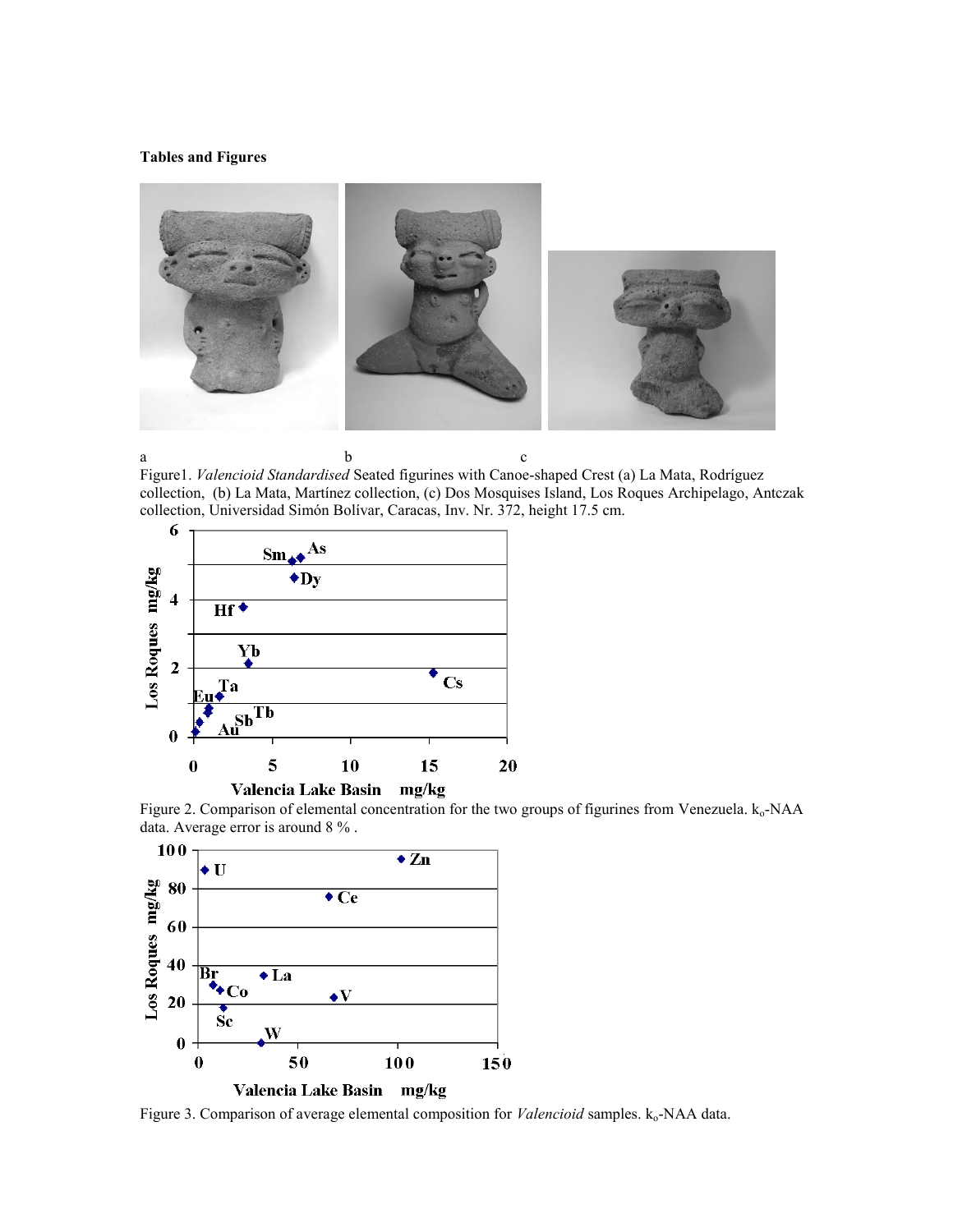

Figure 4 Comparison of major elements for figurines given in log-log graphic. k<sub>o</sub>-NAA data



Figure 5. Trace elements concentration comparison for *Valencioid* pottery. k<sub>o</sub>-NAA data.



Figure 6. Elements ratio for samples of Los Roques (LR) and Valencia Lake Basin (VLB). k<sub>o</sub>-NAA results.



Figure 7. Major element scattering for VLB and LR pottery. Expected distribution is given by the dotted line. Data from k<sub>o</sub>-NAA and PGAA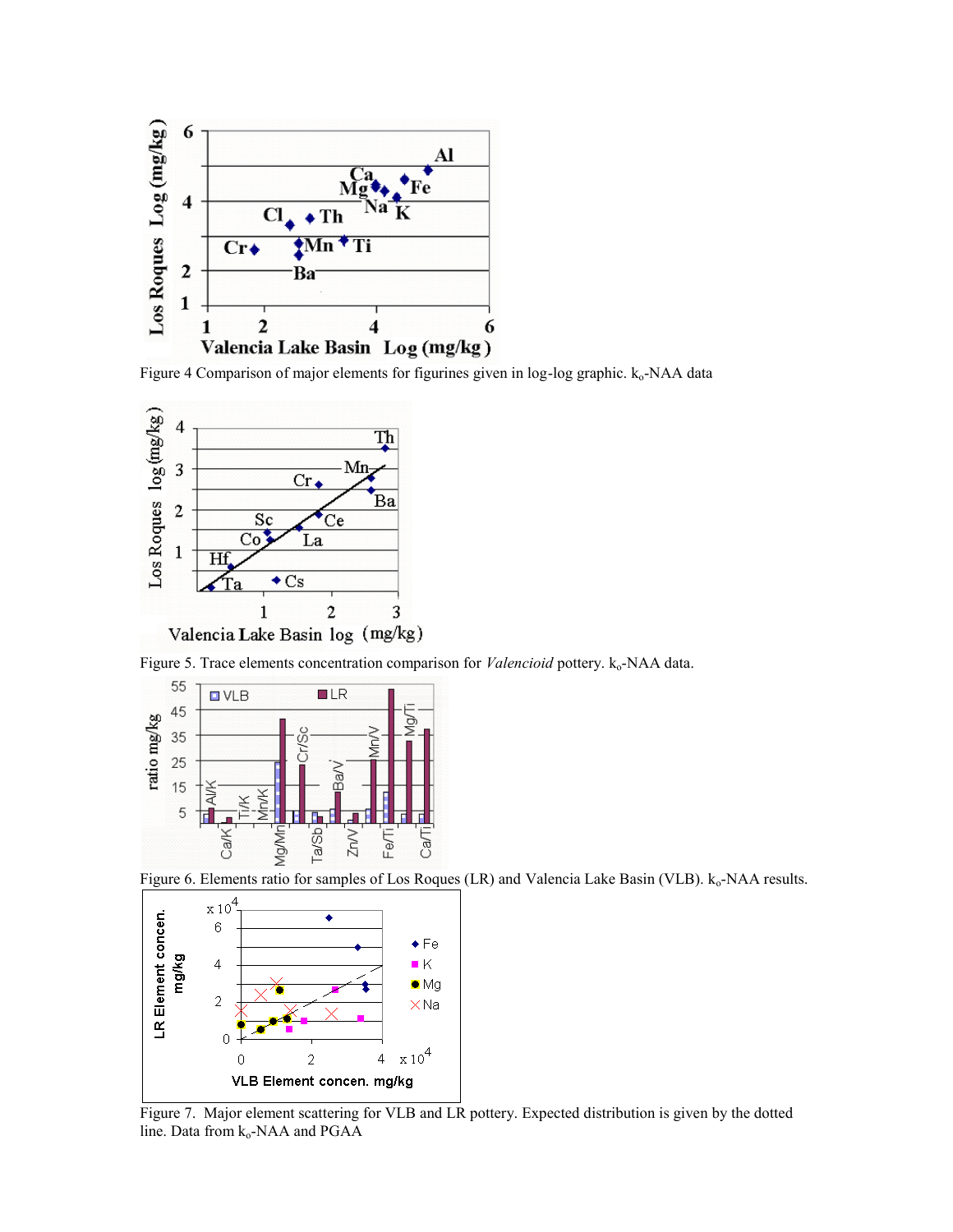

Figure 8. Concentration difference for two elements is further evidenced by the departures from the expected average.  $k_o$ -NAA data.



Figure 9. The resonance spectrum plotted versus neutron energy. The insert shows the two closely lying resonances of copper at 230 eV and zinc at 223 eV. NRCA data.

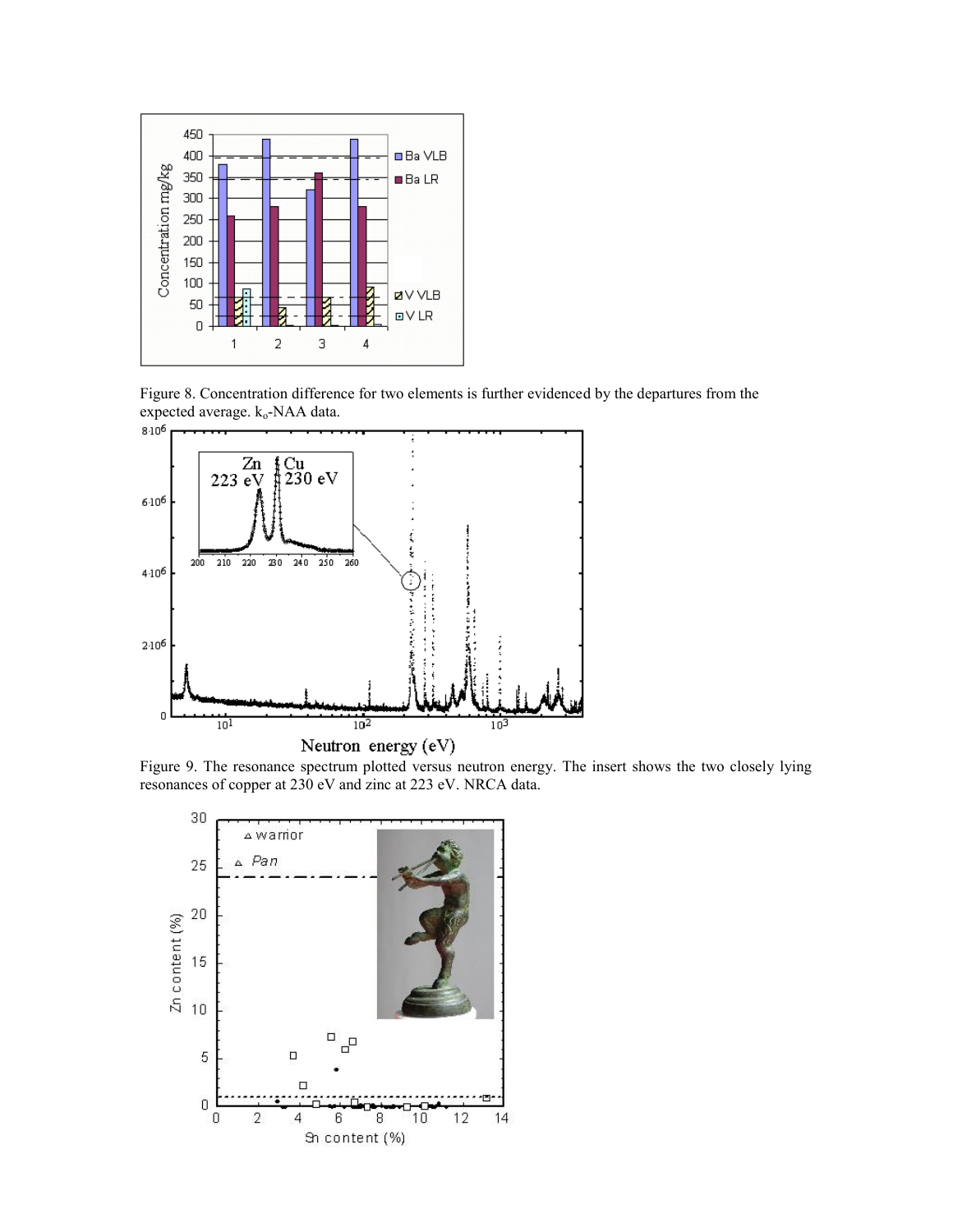Figure 10. Elemental composition of bronze artefacts obtained by NRCA. Dots: Etruscan objects 7th - 2nd c. BC from the British Museum. Squares: Etruscan statuettes from the Corazzi collection of the National Museum of Antiquities in Leiden (NL). Triangles: two artefacts, Pan in the insert and warrior from private owners.

|                   |                |          |                |          |                |          |                |          | МA             |          |                |          |
|-------------------|----------------|----------|----------------|----------|----------------|----------|----------------|----------|----------------|----------|----------------|----------|
|                   | AM 464         |          | E82 C17A       |          | A 345          |          | MA 1505        |          | 427            |          | MA 880         |          |
| Element           | $c\%$<br>mg/kg | unc<br>% | $c\%$<br>mg/kg | unc<br>% | $c\%$<br>mg/kg | unc<br>% | $c\%$<br>mg/kg | unc<br>% | $c\%$<br>mg/kg | unc<br>% | $c\%$<br>mg/kg | unc<br>% |
| <b>H2O</b>        | 1.70           | 1.6      | 5.92           | 1.3      | 1.82           | 1.5      | 1.98           | 1.4      | 4.19           | 1.3      | 5.81           | 1.3      |
| Na <sub>2</sub> O | 2.60           | 2.9      | 2.25           | 2.5      | 3.12           | 1.7      | 2.73           | 2.8      | 3.26           | 2.5      | 1.59           | 3.2      |
| MgO               | 1.65           | 10.9     | 1.78           | 12.2     | 1.34           | 16.2     | 1.81           | 13.3     | 1.27           | 13.2     | 1.97           | 11.3     |
| Al2O3             | 15.17          | 2.9      | 15.96          | 2.1      | 16.25          | 2.8      | 15.58          | 2.1      | 14.86          | 2.1      | 18.22          | 2.1      |
| SiO <sub>2</sub>  | 68.20          | 2.4      | 63.54          | 2.4      | 68.44          | 2.4      | 68.59          | 2.5      | 67.84          | 2.5      | 61.28          | 2.4      |
| <b>K2O</b>        | 3.60           | 2.0      | 2.98           | 2.0      | 2.66           | 2.2      | 2.84           | 2.1      | 3.09           | 2.0      | 1.71           | 2.2      |
| CaO               | 1.61           | 3.7      | 1.51           | 4.0      | 1.12           | 4.2      | 1.49           | 3.7      | 1.43           | 3.7      | 1.00           | 4.7      |
| TiO <sub>2</sub>  | 0.52           | 2.0      | 0.55           | 2.0      | 0.52           | 2.1      | 0.52           | 1.9      | 0.42           | 2.1      | 0.87           | 1.9      |
| MnO               | 0.07           | 3.6      | 0.10           | 3.1      | 0.08           | 3.7      | 0.04           | 3.5      | 0.14           | 2.4      | 0.05           | 4.0      |
| Fe2O3             | 4.79           | 2.0      | 5.39           | 1.9      | 4.50           | 2.3      | 4.35           | 2.1      | 3.44           | 1.9      | 7.33           | 1.9      |
| TRACE /ppm        |                |          |                |          |                |          |                |          |                |          |                |          |
| B                 | 19.60          | 1.3      | 27.40          | 1.3      | 13.01          | 1.3      | 30.28          | 1.2      | 42.21          | 1.3      | 87.88          | 1.3      |
| CI                | 344.93         | 5.0      | 89.23          | 7.0      | 489.33         |          | 4.9414.42      | 4.5      | 315.45         | 4.4      | 929.00         | 4.5      |
| Sc                | 17.82          | 17.5     | 0.00           |          | 15.63          | 19.2     | 14.21          | 14.6     | 0.00           |          | 33.08          | 7.4      |
| V                 | 108.71         | 10.8     | 0.00           |          | 73.64          | 16.7     | 94.20          | 11.9     | 0.00           |          | 259.50         | 6.5      |
| Cr                | 0.00           |          | 0.00           |          | 507.80         | 11.9     | 0.00           |          | 0.00           |          | 0.00           |          |
| Nd                | 0.00           |          | 0.00           |          | 40.58          | 12.3     | 43.53          | 10.7     | 30.91          | 14.8     | 26.87          | 16.7     |
| Sm                | 5.57           | 2.0      | 5.31           | 2.0      | 5.72           | 2.1      | 4.89           | 1.9      | 4.06           | 2.2      | 2.61           | 2.3      |
| Gd                | 7.48           | 3.9      | 6.72           | 4.1      | 7.68           | 4.1      | 5.54           | 4.1      | 5.23           | 3.4      | 3.15           | 3.6      |

Table 1. A typical data set for Los Roques samples analysed with PGAA.

Table 2. Comparison of composition of the Venezuelan pottery measured by  $k_0$ -NAA and PGAA and data from the literature (NAA).

| $k_0$ -NAA Pottery Composition |                    |               | PGAA Pottery composition       | NAA - Ref. |               |  |
|--------------------------------|--------------------|---------------|--------------------------------|------------|---------------|--|
| Element                        | our result<br>ref. |               | Major elements                 | our result | Bird et al.   |  |
|                                | mg/kg              | Bird et al.   |                                |            |               |  |
| Sc                             | 15.72              | $(10-35)$     |                                | mg/kg      | mg/kg         |  |
| Cr                             | 263.33             | $(70-400)$    | SiO <sub>2</sub>               | 63.53      | 63.68         |  |
| Mn                             | 512.11             | 75-1500       | TiO <sub>2</sub>               | 0.64       | $0.8 - 1.2$   |  |
| Co                             | 20.36              | $(10-32)$     | Al2O3                          | 16.39      | $16-21$       |  |
| Sb                             | 0.42               | $0, 5 - 1, 5$ |                                |            |               |  |
| Cs                             | 7.85               | $1,2-10$      | Fe <sub>2</sub> O <sub>3</sub> | 5.83       | $1.5 - 8.2$   |  |
| Ba                             | 345                | 180-860       | MgO                            | 1.81       | $0.06 - 0.67$ |  |
| La                             | 34.26              | 20-87         | CaO                            | 1.80       | $0.15 - 2.8$  |  |
| Ce                             | 71.32              | 39-55         | Na <sub>2</sub> O              | 2.33       | $0.2 - 0.6$   |  |
| Eu                             | 0.9                | $(1-4)$       |                                |            |               |  |
| Hf                             | 3.53               | $(2-7)$       | K2O                            | 2.79       | $0.5 - 2$     |  |
| Ta                             | 1.42               | $(1-10)$      | MnO                            | 0.08       | 0.03          |  |
| Th                             | 1962.2             | $(5.6-17)$    | H2O                            | 4.30       | $4.6 - 7.6$   |  |

Table 3 Major and trace elements average values in archaeological and soil samples with PGAA.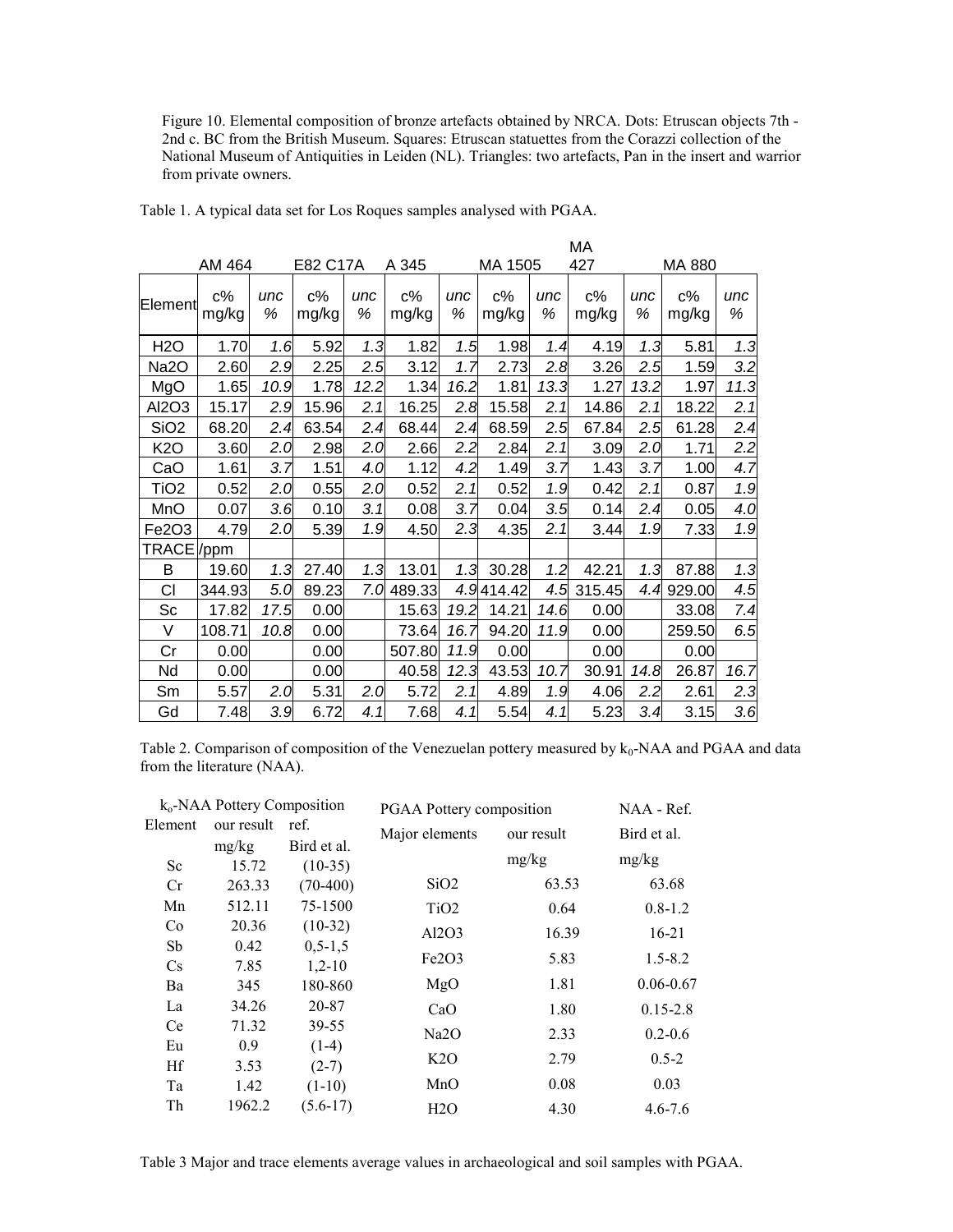| <b>PGAA</b>               | VLB $c\%$                     | $LR c\%$ | SOIL c% |  |  |
|---------------------------|-------------------------------|----------|---------|--|--|
| SiO <sub>2</sub>          | 63.16                         | 63.90    | 69.85   |  |  |
| TiO <sub>2</sub>          | 0.51                          | 0.76     | 0.87    |  |  |
| Al2O3                     | 17.76                         | 15.02    | 11.44   |  |  |
| Fe2O3+FeO                 | 5.33                          | 6.33     | 4.74    |  |  |
| MgO                       | 1.64                          | 1.97     | 1.94    |  |  |
| CaO                       | 1.69                          | 1.90     | 1.13    |  |  |
| Na <sub>2</sub> O         | 1.84                          | 2.82     | 2.13    |  |  |
| K2O                       | 3.34                          | 2.24     | 1.66    |  |  |
| MnO                       | 0.06                          | 0.09     | 0.07    |  |  |
| H2O                       | 4.08                          | 4.53     | 6.91    |  |  |
| <b>PGAA</b>               | VLB mg/kg LR mg/kg SOIL mg/kg |          |         |  |  |
| B                         | 26.65                         | 46.50    | 19.89   |  |  |
| Cl                        | 135.17                        | 1293.57  | 62.31   |  |  |
| Sc                        | 18.55                         | 20.69    | 18.29   |  |  |
| $\ensuremath{\mathbf{V}}$ | 136.52                        | 118.47   | 122.09  |  |  |
| Cr                        | 299.43                        | 429.66   | 348.22  |  |  |
| Ba                        | 3565.85                       | 2620.29  | 2196.34 |  |  |
| Sm                        | 6.61                          | 3.96     | 3.44    |  |  |
| Eu                        | n.o                           | n.o      | n.o     |  |  |
| Gd                        | 7.93                          | 4.89     | 4.02    |  |  |
| Dy                        | n.o                           | n.o      | 9.44    |  |  |
| n.o. not observable       |                               |          |         |  |  |

Table 4. Comparison of elemental ratios for two pottery groups by  $k_o$ -NAA.

| $k_{0}$ -NAA | VLB   | LR    |
|--------------|-------|-------|
| Al/K         | 3.55  | 6.03  |
| Ca/K         | 0.43  | 2.34  |
| Ti/K         | 0.11  | 0.06  |
| Mn/K         | 0.02  | 0.05  |
| Mg/Mn        | 24.32 | 41.42 |
| Cr/Sc        | 5.07  | 23.23 |
| Ta/Sb        | 4.52  | 2.60  |
| Ba/V         | 5.81  | 12.32 |
| Zn/V         | 1.49  | 3.97  |
| Mn/V         | 5.81  | 25.30 |
| Fe/Ti        | 12.49 | 53.09 |
| Mg/Ti        | 3.74  | 32.71 |
| Ca/Ti        | 3.85  | 37.27 |